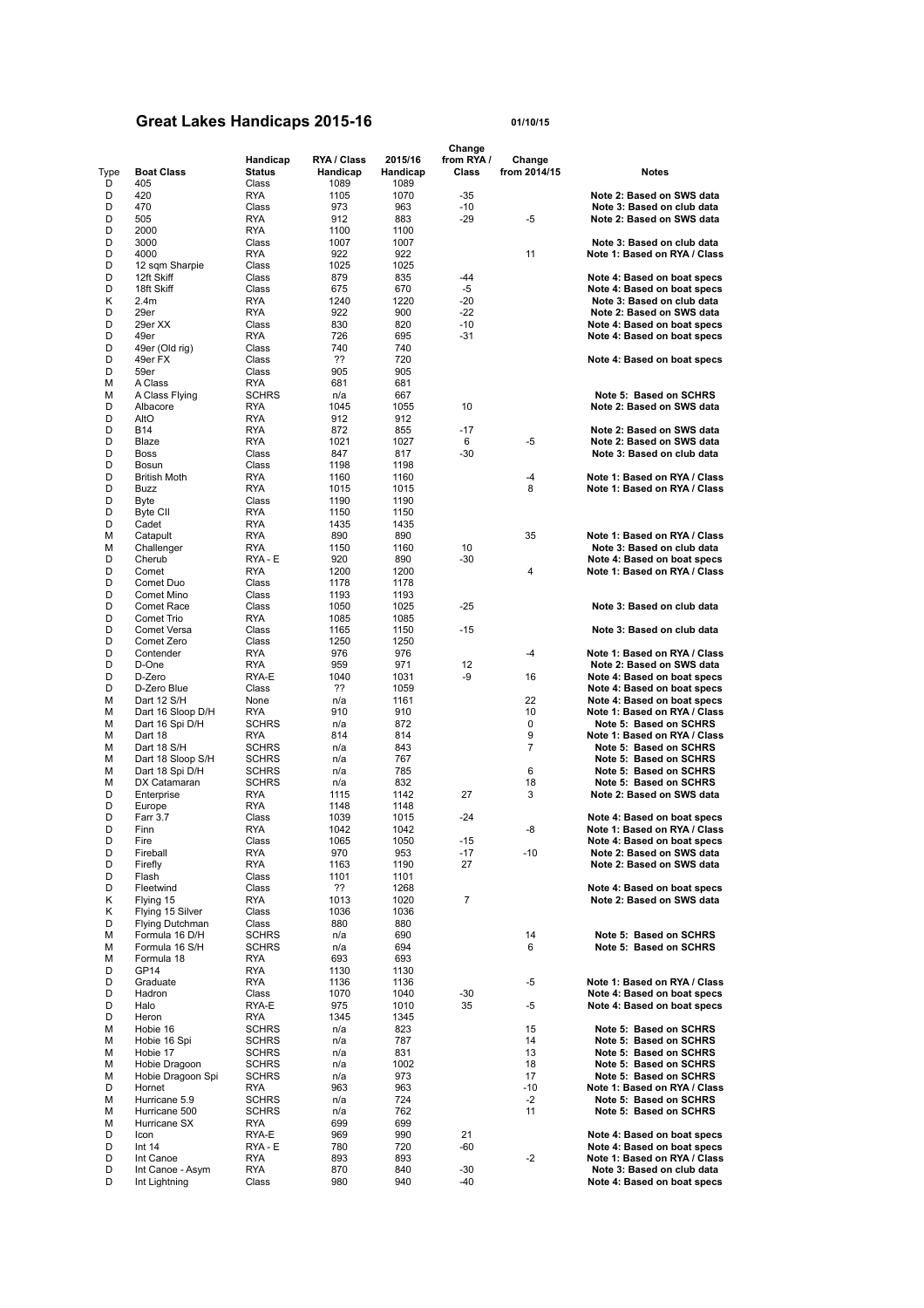## **Great Lakes Handicaps 2015-16 01/10/15**

|        |                                |                          |              |              | Change       |              |                                                              |
|--------|--------------------------------|--------------------------|--------------|--------------|--------------|--------------|--------------------------------------------------------------|
|        |                                | Handicap                 | RYA / Class  | 2015/16      | from RYA /   | Change       |                                                              |
| Type   | <b>Boat Class</b>              | <b>Status</b>            | Handicap     | Handicap     | Class        | from 2014/15 | <b>Notes</b>                                                 |
| D      | Int Moth                       | RYA-E                    | 570          | 500          | $-70$        |              | Note 4: Based on boat specs                                  |
| D      | Int Moth - No foils            | Class                    | 980          | 980          |              |              |                                                              |
| D      | <b>ISO</b>                     | <b>RYA</b>               | 923          | 923          |              |              |                                                              |
| D      | Javelin                        | RYA                      | 926          | 926          |              |              |                                                              |
| Κ      | K1                             | RYA                      | 1065         | 1065         |              | 15           | Note 1: Based on RYA / Class                                 |
| Κ      | K6                             | RYA                      | 906          | 906          |              | 4            | Note 2: Based on SWS data                                    |
| D      | Kestrel                        | RYA                      | 1025         | 1032         | 7            |              | Note 2: Based on SWS data                                    |
| D      | Lark                           | RYA                      | 1071         | 1063         | -8           |              | Note 2: Based on SWS data                                    |
| D      | Laser                          | RYA                      | 1091         | 1115         | 24           |              | Note 2: Based on SWS data                                    |
| D      | Laser 3000                     | RYA                      | 1065         | 1032         | $-33$        |              |                                                              |
| D      | Laser 4.7                      | <b>RYA</b>               | 1195         | 1210         | 15           |              | Note 2: Based on SWS data                                    |
| D      | Laser 5000                     | Class                    | 846          | 846          |              |              |                                                              |
| D      | Laser Bahia                    | Class                    | 1095         | 1095         |              |              |                                                              |
| D      | Laser EPS                      | <b>RYA</b>               | 1024         | 1024         |              |              |                                                              |
| D      | Laser II                       | <b>RYA</b>               | 1065         | 1055         | $-10$        | 10           | Note 1: Based on RYA / Class                                 |
| D      | Laser Pico                     | RYA                      | 1330         | 1330         |              | 12           | Note 1: Based on RYA / Class                                 |
| D      | Laser Radial                   | <b>RYA</b>               | 1135         | 1145         | 10           |              | Note 2: Based on SWS data                                    |
| D      | <b>Laser Stratos</b>           | <b>RYA</b>               | 1092         | 1092         |              |              |                                                              |
| D      | Laser Vago Std D/H             | Class                    | 1085         | 1077         | -8           |              |                                                              |
| D      | Laser Vago Std S/H             | Class                    | 1100         | 1092         | -8           |              |                                                              |
| D      | Laser Vago XD                  | <b>RYA</b>               | 1064         | 1064         |              |              |                                                              |
| D      | Leader                         | Class                    | 1115         | 1115         |              |              |                                                              |
| D      | Lightning 368                  | <b>RYA</b>               | 1160         | 1160         |              |              |                                                              |
| D      | Marauder                       | Class                    | ??           | 1042         |              |              | Note 4: Based on boat specs                                  |
| D      | Megabyte                       | RYA                      | 1066         | 1050         | $-16$        |              | Note 4: Based on boat specs                                  |
| D      | Merlin Rocket                  | <b>RYA</b>               | 985          | 970          | $-15$        | -3           | Note 2: Based on SWS data                                    |
| D      | Miracle                        | <b>RYA</b>               | 1210         | 1210         |              | 10           | Note 1: Based on RYA / Class                                 |
| D      | Mirror                         | RYA                      | 1385         | 1385         |              |              |                                                              |
| D      | <b>MRX</b>                     | Class                    | 1000         | 973          | $-27$        |              | Note 4: Based on boat specs                                  |
| D      | Musto Skiff                    | <b>RYA</b>               | 850          | 855          | 5            |              | Note 2: Based on SWS data                                    |
| D      | MX Ray                         | Class                    | 1020         | 1020         |              |              |                                                              |
| М      | Nacra 500 Sloop D/H            | <b>SCHRS</b>             | n/a          | 803          |              | 15           | Note 5: Based on SCHRS                                       |
| М      | Nacra 500 Solo                 | <b>SCHRS</b>             | n/a          | 840          |              | 16           | Note 5: Based on SCHRS                                       |
| М      | Nacra 500 Solo Spi             | <b>SCHRS</b>             | n/a          | 799          |              | 15           | Note 5: Based on SCHRS                                       |
| М      | Nacra 500 Sport + Spi D SCHRS  |                          | n/a          | 770          |              | 14           | Note 5: Based on SCHRS                                       |
| М      | Nacra F17 Sloop +Spi D/SCHRS   |                          | n/a          | 718          |              | 13           | Note 5: Based on SCHRS                                       |
| М      | Nacra F17 Solo Spi             | <b>SCHRS</b>             | n/a          | 736          |              | 10           | Note 5: Based on SCHRS                                       |
| М      | Nacra Inter 17 Sloop +Sr None  |                          | n/a          | 731          |              | 13           | Note 4: Based on boat specs                                  |
| М      | Nacra Inter 17 Solo            | <b>SCHRS</b>             | n/a          | 807          |              | 16           | Note 5: Based on SCHRS                                       |
| М      | Nacra Inter 17 Solo Spi SCHRS  |                          | n/a          | 760          |              | 14           | Note 5: Based on SCHRS                                       |
| D      | National 12                    | RYA                      | 1064         | 1055         | -9           |              | Note 2: Based on SWS data                                    |
| D      | National 18                    | <b>RYA</b>               | 936          | 900          | $-36$        |              | Note 4: Based on boat specs                                  |
| D      | Norfolk Punt                   | Class                    | 870          | 870          |              |              |                                                              |
| D      | OK                             | <b>RYA</b>               | 1100         | 1115         | 15           | 5            | Note 2: Based on SWS data                                    |
| D      | Optimist                       | RYA                      | 1665         | 1665         |              | 7            | Note 1: Based on RYA / Class                                 |
| D      | Osprey                         | <b>RYA</b>               | 942          | 942          |              | $-2$         | Note 1: Based on RYA / Class                                 |
| D      | Otter                          | Class                    | 1275         | 1275         |              |              |                                                              |
| D      | Pacer                          | Class                    | 1193         | 1193         |              |              |                                                              |
| D      | Phantom                        | RYA                      | 995          | 1005         | 10           | -3           | Note 2: Based on SWS data                                    |
| м      | Prindle 15                     | <b>SCHRS</b>             | n/a          | 892          |              | 17           | Note 5: Based on SCHRS                                       |
| м      | Prindle 18                     | <b>SCHRS</b>             | n/a          | 777          |              | 5            | Note 5: Based on SCHRS                                       |
| м      | Prindle 18.2                   | <b>SCHRS</b>             | n/a          | 719          |              | 9            | Note 5: Based on SCHRS                                       |
| м      | Prindle 19                     | <b>SCHRS</b>             | n/a          | 692          |              | $-1$         | Note 5: Based on SCHRS                                       |
| D      | Punk                           | Class                    | ??           | 1010         |              |              | Note 4: Based on boat specs                                  |
| D      | Redwing                        | Class                    | 1092         | 1092         |              |              |                                                              |
| D      | Rooster 8.1                    | RYA                      | 1040         | 1040         |              | $-4$         | Note 1: Based on RYA / Class                                 |
| D      | RS Aero 5                      | RYA - E                  | 1105         | 1101         | -4           | 21           | Note 2: Based on SWS data                                    |
| D      | RS Aero 7                      | RYA - E                  | 1065         | 1059         | -6           | 19           | Note 2: Based on SWS data                                    |
| D      | RS Aero 9                      | RYA - E                  | 1030         | 1031         | $\mathbf{1}$ | 16           | Note 2: Based on SWS data                                    |
| М      | RS Cat 16 Club S/H             | <b>SCHRS</b>             | n/a          | 927          |              |              | Note 5: Based on SCHRS                                       |
| М      | RS Cat 16 Race Spi D/H SCHRS   |                          | n/a          | 876          |              |              | Note 5: Based on SCHRS                                       |
| М      | RS Cat 16 S Sloop D/H SCHRS    |                          | n/a          | 912          |              |              | Note 5: Based on SCHRS                                       |
| М      | RS Cat 16 XL Spi D/H           | <b>SCHRS</b>             | n/a          | 876          |              |              | Note 5: Based on SCHRS                                       |
| D      | RS Feva                        | Class                    | 1280         | 1280         |              |              |                                                              |
| D      | RS Feva XL                     | <b>RYA</b>               | 1233         | 1233         |              | 11           | Note 1: Based on RYA / Class                                 |
| D      | <b>RS Quest</b>                | Class                    | ??           | 1090         |              |              | Note 4: Based on boat specs                                  |
| D      | RS Tera Pro                    | <b>RYA</b>               | 1351         | 1351         |              |              |                                                              |
| D<br>D | RS Tera Sport<br>RS Vareo      | <b>RYA</b><br><b>RYA</b> | 1457<br>1071 | 1457         |              | 6<br>9       | Note 1: Based on RYA / Class<br>Note 1: Based on RYA / Class |
|        |                                |                          |              | 1071         |              |              |                                                              |
| D<br>D | <b>RS</b> Venture              | Class                    | ??           | 1092         |              |              | Note 4: Based on boat specs<br>Note 1: Based on RYA / Class  |
| D      | <b>RS Vision</b><br>RS100 10.2 | RYA                      | 1134         | 1116<br>983  | $-18$        | 10<br>-5     | Note 1: Based on RYA / Class                                 |
| D      | RS100 8.4                      | RYA<br><b>RYA</b>        | 983<br>1000  | 1000         |              | 12           | Note 1: Based on RYA / Class                                 |
| D      |                                |                          |              | 1059         | 12           |              | Note 2: Based on SWS data                                    |
|        | <b>RS200</b><br><b>RS300</b>   | RYA                      | 1047<br>985  | 995          | 10           |              | Note 2: Based on SWS data                                    |
| D<br>D |                                | RYA                      | 944          | 956          | 12           | -2           | Note 2: Based on SWS data                                    |
| D      | <b>RS400</b>                   | RYA                      |              |              | $-10$        |              |                                                              |
| D      | <b>RS500</b><br><b>RS600</b>   | RYA<br>RYA               | 975<br>920   | 965<br>913   | -7           | 2            | Note 3: Based on club data<br>Note 2: Based on SWS data      |
| D      | <b>RS600 FF</b>                | Class                    | ??           | 500          |              |              | Note 4: Based on boat specs                                  |
| D      |                                |                          |              |              | 3            |              | Note 2: Based on SWS data                                    |
|        | <b>RS700</b>                   | <b>RYA</b>               | 852          | 855          |              |              |                                                              |
| D      | <b>RS800</b>                   | <b>RYA</b>               | 820          | 800          | $-20$        |              | Note 2: Based on SWS data                                    |
| D<br>D | <b>RS900</b>                   | Class                    | ??           | 750          | $-13$        |              | Note 4: Based on boat specs<br>Note 2: Based on SWS data     |
| D      | Scorpion<br>Seafly             | RYA<br>Class             | 1040<br>1087 | 1027<br>1087 |              | -5           |                                                              |
| М      | Shadow                         | <b>SCHRS</b>             | n/a          | 769          |              | 14           | Note 5: Based on SCHRS                                       |
| М      | Shadow X                       | <b>SCHRS</b>             | n/a          | 762          |              | 14           | Note 5: Based on SCHRS                                       |